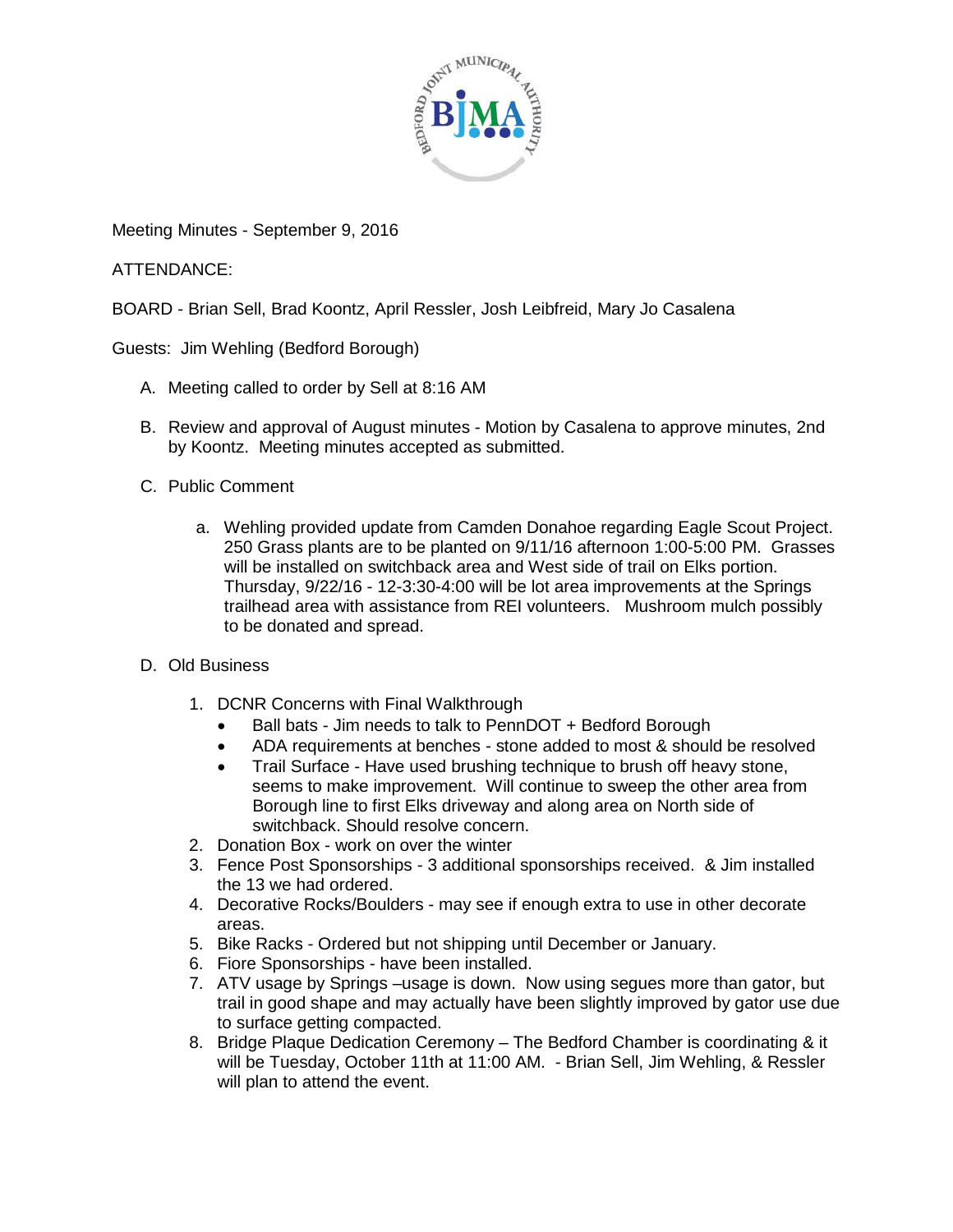9. Grass re-seeding - discussed visit by PennDOT & seed company rep. Need to spray a broad leaf weed killer before re-seeding. Per PennDOT & seed co rep, suggested over seeding in October, but no later than November. Plan to have Wehling proceed with weed killer then BJMA to re-seed the 2:1 slopes. Motion by Ressler to buy seed from Ernst Seed Company and to do reseeding ourselves the last 2 weeks of October. 2nd by Koontz. Motion carried. Wehling will get seed ordered. We can continue to proceed with permit closing. PennDOT to contact Mike Felix at Conservation office to work on plan to get those closed.

## E. New Business

- 1. Review of Proposals.for update to study for North section of BHT from Fort Bedford to Old Bedford Village and Friendship Village. Received proposals from Keller Engineers & Stiffler & McGraw. We completed a scoring matrix with the results making Keller the choice to move forward. *Sell makes a motion to accept the proposal to proceed with Keller on the North Study, 2nd by Leibfreid. Motion passed.* Ressler to prepare notification letters to both firms & request engagement letter from Keller..
- 2. Sell to contact Creative Pultrusions about trail surface on Bridge Number 1. The surface of Bridge 2 which was repaired last January is wearing really well. Expect Creative Pultrusions will want to re-do surface of Bridge 1, too, and that may be a good winter project when trail usage is minimal.
- F. Reports of Officers
	- 1. Chairman -
	- 2. V Chairman -
	- 3. Secretary Motion by Ressler to reimburse Wehling for attending the Laurel Highlands Trails Summit on September 20, 2016. 2nd by Casalena. Motion carried.
	- 4. Treasurer Treasurer's report attached; requesting reimbursement from SAPD&C grant. Eligible for half of \$30,000, less 10% until final draw requested. \$13,500 should be eligible for reimbursement. *Motion by Casalena to accept treasurer's report & pay the bills, 2nd by Leibfreid. Motion carried.*
	- 5. Secretary Treasurer -

*Motion to Adjourn Meeting by Sell at 9:22 AM; 2nd by Koontz. Meeting adjourned.*